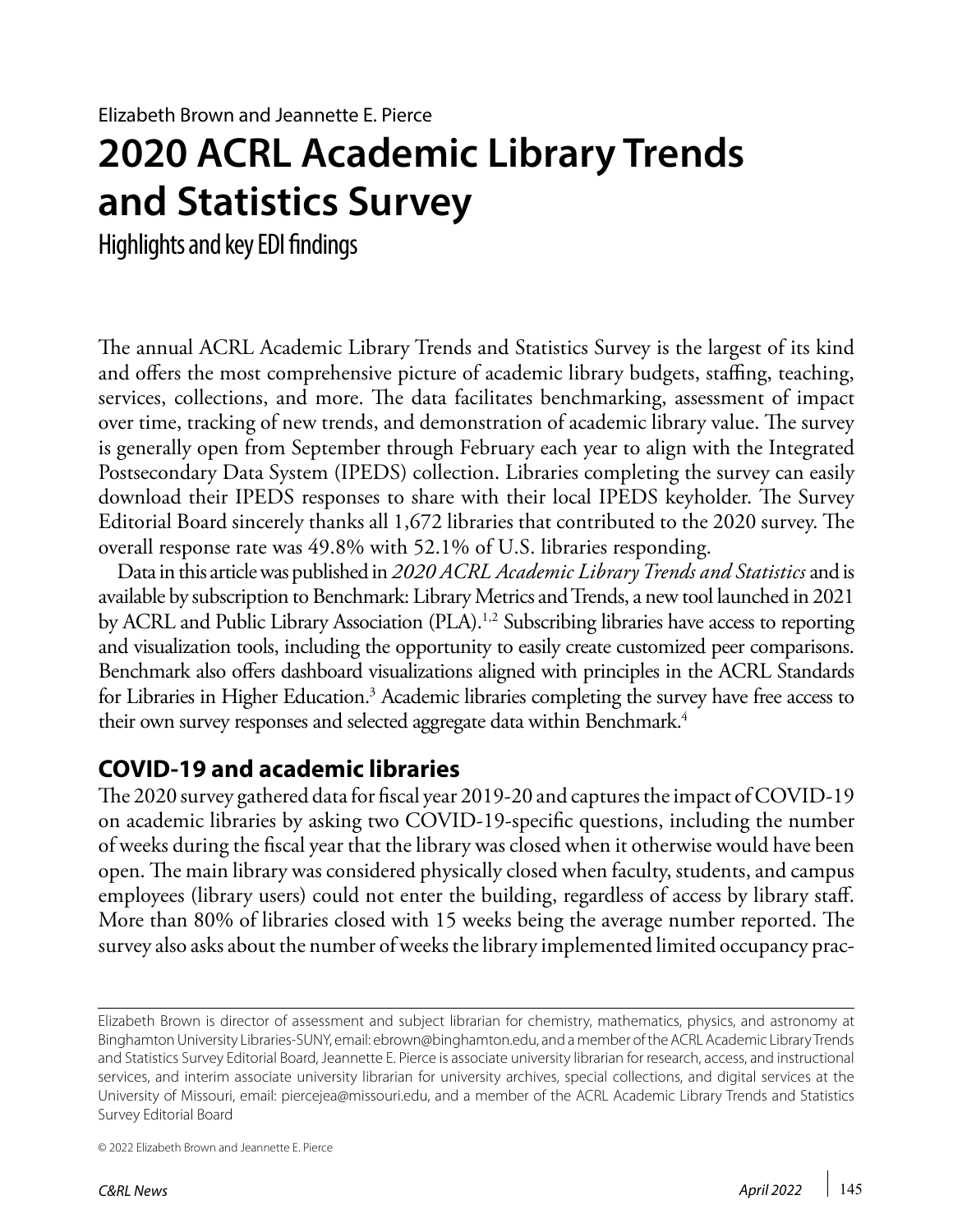

tices for users, which are broadly defined as reduced hours, limits on number of users, appointment-only services, visitor time limits, room closures, etc. Forty percent of libraries implemented limited occupancy practices for some

fiscal year. The 2021

Chart 1: Average Virtual Transactions by Carnegie Classification, 2019-2020.<sup>5</sup> period during the

survey includes these same questions. Next year's survey data will provide additional insight into the impact of COVID-19 on budget, staffing, and services.

# **Trends in reference and instruction**

Support for teaching and learning through collections, reference, and instructional outreach is core to the mission of academic libraries. Academic libraries collectively report-



ed more than 6.7 million reference transactions. Transactions involve the knowledge, use, recommendation, interpretation, or instruction in the use of any information sources other than schedules, floor plans, handbooks, and policy statements. While total transactions continued a gradual decline, the number of reported virtual transactions increased across all Carnegie Classi-

fications, particularly doc-

Chart 2: 2020 Presentations by Modality and Carnegie Classification.6

toral institutions, which saw virtual transactions as a percentage of total transactions increase from 22% in the 2019 survey to 33% in the 2020 survey. Academic libraries also reported more than 600,500 consultations with patrons. Consultations are defined as oneon-one or small group appointments outside of the classroom or a service point.

Academic libraries collectively reported more than 375,000 group presentations with over 7 million total attendees. Group presentations planned, provided, or facilitated by library staff can include information literacy instruction as well as cultural, recreational, or other educational presentations. COVID-19 created an urgency to include questions that recognize asynchronous support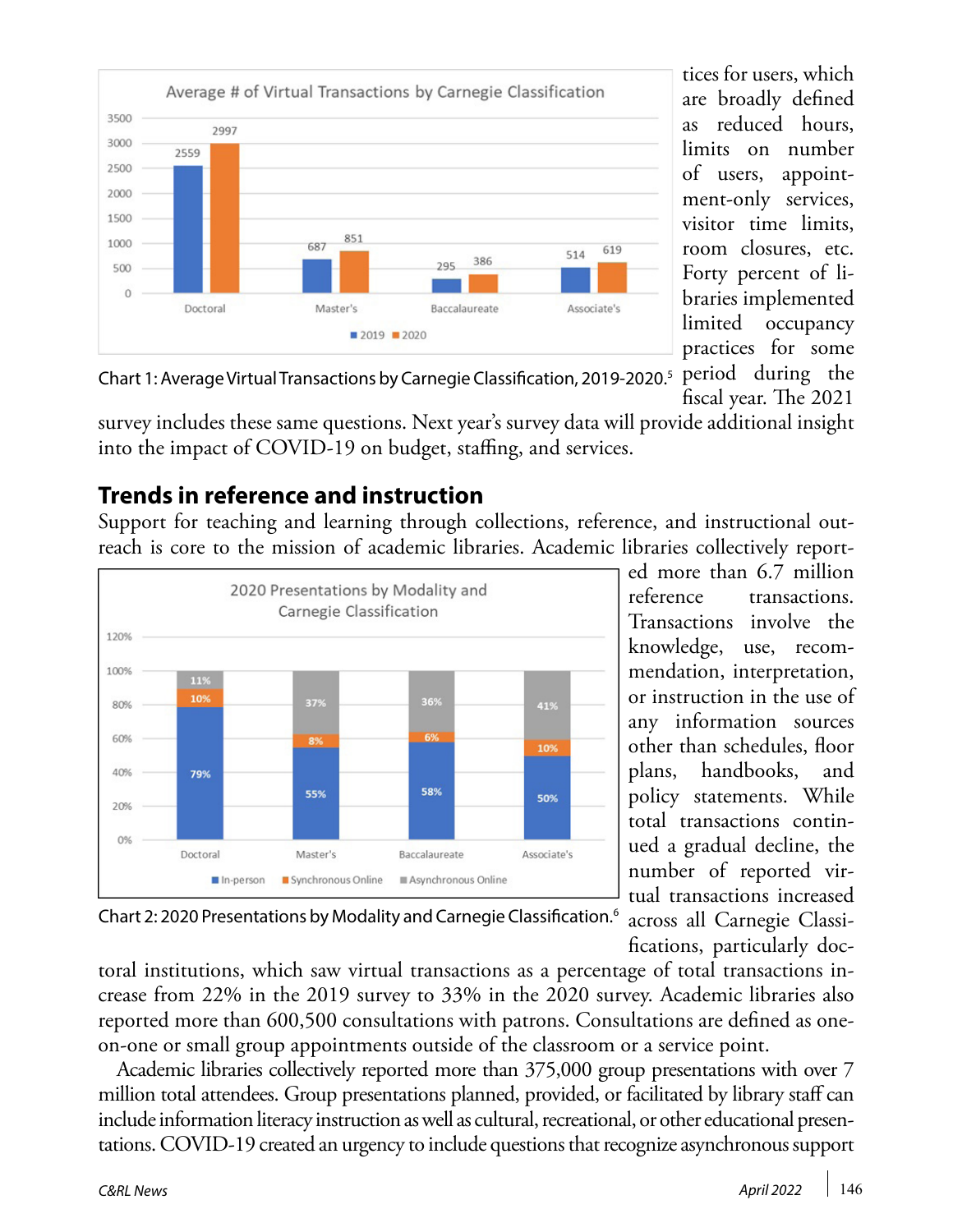

for curriculum and learning. In response, the Editorial Board introduced questions asking for the number of asynchronous presentations provided and the number of participants reached. *Asynchronous presentations* are defined as a recorded online session, tutorial, video, or other interactive educational module created in a digital/electronic format. The Editorial Board recognizes that not all libraries are

presentation data and hopes this

Chart 3: 2020 Total Asynchronous Presentations by Carnegie Clas- ready to provide asynchronous sification.

will become easier to report in the future. In the 2020 survey, doctoral institutions averaged the highest total number of presentations, while master's and associate's institutions averaged the highest number of asynchronous presentations.

# **EDI initiatives**

Each year the Editorial Board selects a trend as an additional topic for inclusion in the survey. The 2020 Trends questions look at what academic libraries are doing to support equity, diversity, and inclusion (EDI), which is a core commitment for ACRL, ALA, and many university and college campuses. Twenty-seven percent (359) of the 1,327 libraries completing this part of the survey have formal, written goals for EDI, with doctoral institutions being the highest at close to 50% (153). For those libraries with written EDI goals, the top six focus areas across all Carnegie classifications were:

- 1. Fostering an inclusive climate (89%)
- 2. Library collections (88%)
- 3. Accessibility (78%)
- 4. Improving workplace culture (73%)
- 5. Recruiting a diverse workforce (71%)
- 6. Library events and/or programming (69%)

The survey also looks at what academic libraries are doing in support of EDI, regardless of whether they have written goals. The top six responses across all Carnegie Classifications demonstrate academic libraries use a variety of approaches to address EDI programmatically including:

- 1. Attending programming and/or events related to EDI (89%)
- 2. Supporting textbook affordability initiatives (85%)
- 3. Supporting staff participation in professional development for EDI (80%)
- 4. Collecting and preserving materials related to underrepresented or marginalized groups (78%)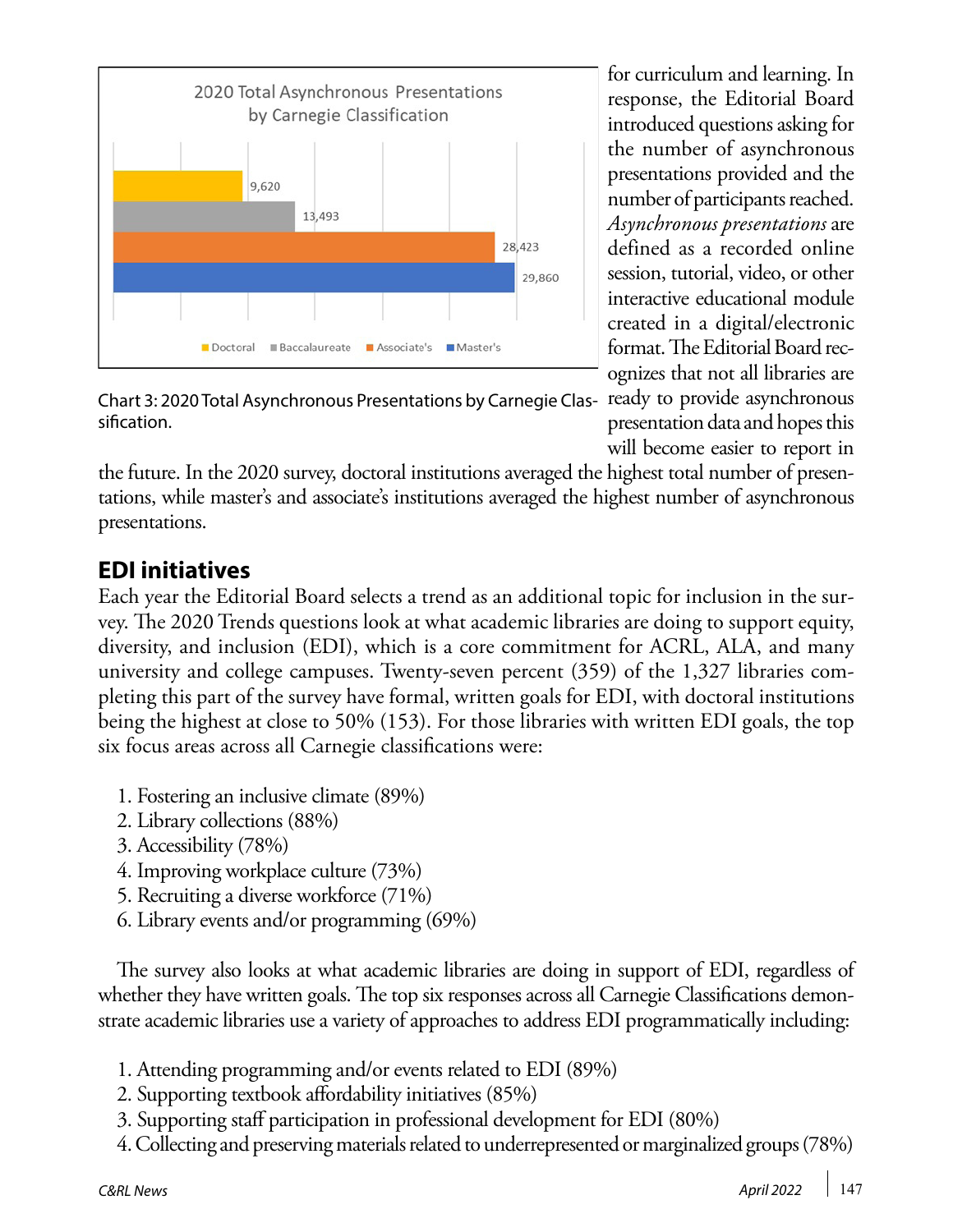5. Collecting materials related to teaching and/or research in EDI (69%)

6. Conducting periodic review of library space to ensure accessibility for other-abled individuals  $(66\%)$ 

Other questions examine hiring and retention practices related to EDI, including strategies libraries are using to hire and recruit staff from underrepresented groups.



Chart 4: Top EDI Strategies for Recruitment.7

The top EDI strategies for staff retention included fostering an inclusive workplace culture and working to dismantle systemic racism in the organization. Other popular strategies included providing mentorship programs for new hires and creating action plans for retaining underrepresented employees. A significant percentage (34%) of institutions that completed this part of the survey reported making no intentional efforts to retain staff from underrepresented

groups. Deeper analysis by Carnegie Classification, institutional size, and student demographics may shed more insight on retention strategies.

The 2020 Trends questions on EDI were developed and released in 2019. At the same time, the ALA Committee on Diversity was working independently to develop the DEI Scorecard for Library and Information Organizations, which was released in April 2021.<sup>8</sup> This scorecard was designed to assist libraries in evaluating their efforts to address diversity, equity, and inclusion (DEI), and to assist in strengthening DEI-related practices. The DEI Scorecard aims to promote accountability and engagement via five measures: embeddedness of DEI into library culture; staff training and education; staff recruitment, hiring, retention, and promotion; library budget priorities; and library data practices.<sup>9,10</sup> Applying the DEI Scorecard rubric to the 2020 Trends questions offers a useful framework for understanding how libraries are implementing EDI initiatives.<sup>11</sup>

*Cultural Embeddedness:* Many of the responses to the 2020 Trends questions provide insight into embeddedness in academic library culture, with 27% of academic libraries having formal written goals for EDI that include working to foster an inclusive climate and working to improve workplace culture. Clearly libraries are considering embeddedness as a key component of success; however, it is unclear how many have integrated EDI into their strategic planning, which is the highest level of embeddedness on the DEI Scorecard.

*EDI Activities:* The rubric includes data practices, with conducting collection audits, leading research on EDI, and analyzing accessibility of library space as examples. However, none of these examples ranked among the top six responses to the Trends questions on EDI activities, suggesting that libraries may find it challenging to undertake them. Although budget priorities for EDI are not directly addressed in the Trends questions, future EDI surveys will attempt to collect such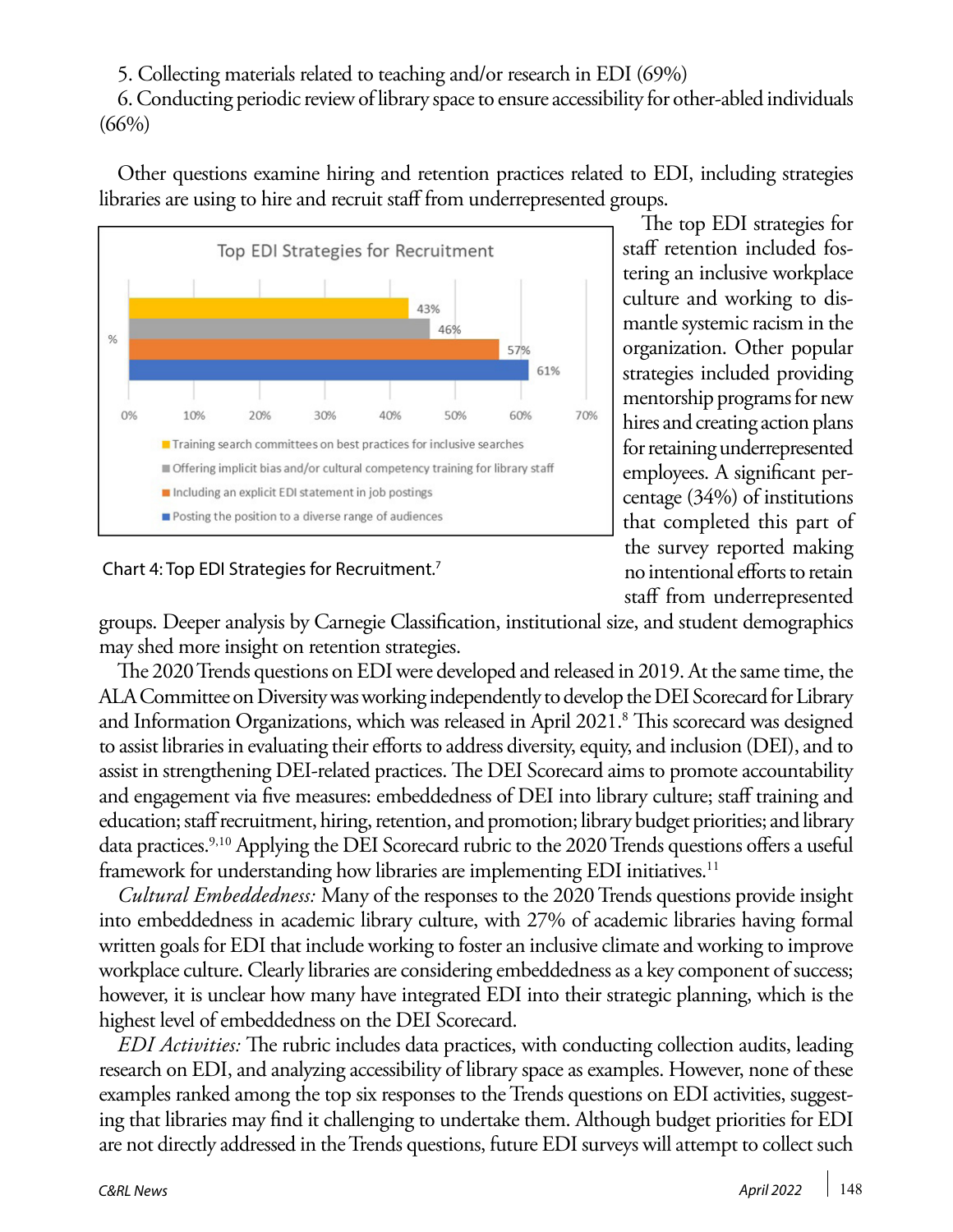data. Collecting materials, creating programming, and staff development incurs costs and staff time, and future EDI Trends surveys can seek to provide a more comprehensive assessment of the extent and priority of such budgeting.

*Recruitment, Hiring, Retention, and Promotion:* Two 2020 Trends questions focus on staff recruitment and retention. Based on survey responses, there appears to be more emphasis on recruitment rather than retention. The top responses are uniformly high (more than 65% overall) for multiple aspects of the search process. Retention efforts focus on familiar strategies, such as mentoring programs and fostering inclusivity in workplace culture. Training and education are represented in two of the top six responses to the 2020 Trends question on hiring strategies. In particular, implicit bias training for staff was a top answer for this question. It is unclear how often implicit bias training is conducted, which is the highest level for this rubric for the DEI Scorecard.

For organizations that have undertaken EDI-related initiatives and are exploring and analyzing EDI issues, the 2020 Trends questions provide a pathway to promote, expand, or reconsider existing practices and help demonstrate engagement and success with EDI. The DEI Scorecard categories can further assess EDI efforts and provide a framework to communicate facets of EDI initiatives with nonlibraries. Both of these tools can inform strategic planning for EDI.

# **Conclusion**

Based on this comparison of the EDI Trends questions and the DEI Scorecard,<sup>11</sup> there is growing support for documenting and clarifying the evolving nature of diversity, equity, and inclusion activities within academic libraries. Academic libraries' instructional activities are similarly undergoing changes, in some cases due to the impact of COVID-19 and increasing reliance on hybrid and online instruction. Both trends are expected to evolve and continue in future years. The Academic Library Trends & Statistics Board encourages all academic libraries to complete the 2022 survey which will launch in September and to make use of the trends and statistics data for planning, benchmarking, and advocating for the value of academic libraries at our institutions.

# **Notes**

1. ACRL, "Benchmark," last modified 2022, [https://www.ala.org/acrl/proftools/benchmark.](https://www.ala.org/acrl/proftools/benchmark)

2. ACRL, 2020 *ACRL Academic Library Trends and Statistics for Carnegie Classifications: Associates of Arts Colleges, Baccalaureate Colleges, Masters Colleges and Institutions, Doctorate Granting Institutions* (Chicago: American Librarian Association, 2021).

3. ACRL, "Standards for Libraries in Higher Education," last modified February 2018, [https://](https://www.ala.org/acrl/standards/standardslibraries) [www.ala.org/acrl/standards/standardslibraries.](https://www.ala.org/acrl/standards/standardslibraries)

4. Subscription discounts are available to ACRL organizational members and libraries that contribute to the ACRL Academic Library Trends and Statistics survey.

5. Data only includes libraries that reported virtual transactions separately from total reference transactions.

6. This chart excludes data from libraries unable to report physical and online sessions separately.

7. This chart looks at the aggregate results for doctoral, master's, baccalaureate, and associate's institutions.

8. ALA, "Diversity, Equity, and Inclusion (DEI) Scorecard for Library and Information Organizations," April 2021, [https://www.ala.org/aboutala/sites/ala.org.aboutala/files/content/2021%20](https://www.ala.org/aboutala/sites/ala.org.aboutala/files/content/2021%20EQUITY%20SCORECARD%20FOR%20LIBRARY%20AND%20INFORMATION%20ORGANIZATIONS.pdf)